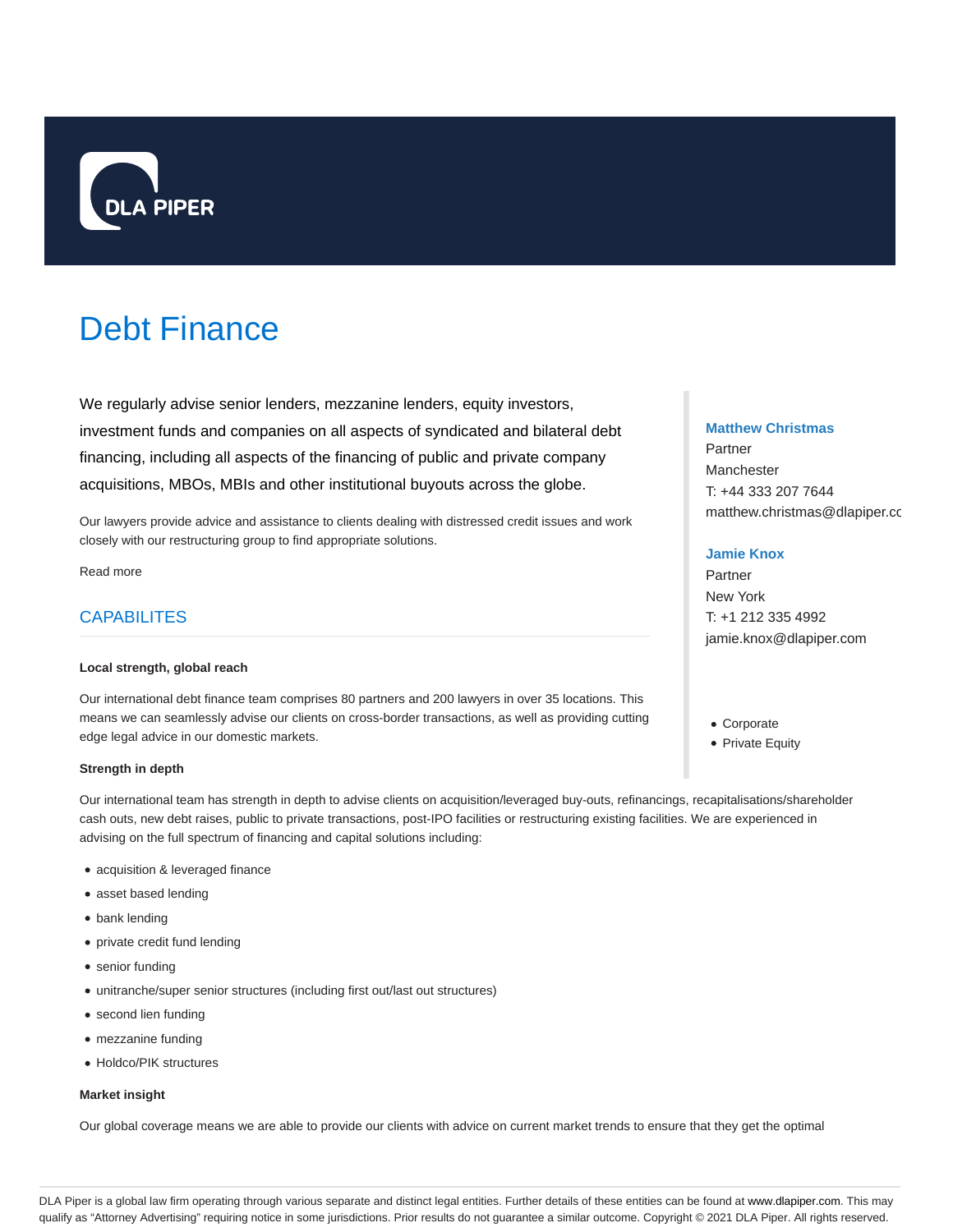financing structure and terms for their specific needs. We pride ourselves on providing commercial, pragmatic solutions for clients to ensure they achieve their goals with a minimum of fuss.

#### **Sector knowledge**

As part of the financial services sector we regularly advise, or have strong relationships with ABL providers, banks, credit funds, debt advisers, institutional investors, private equity houses, security agency providers and vendor management teams. Consequently, we have a deep understanding of the issues that can arise on financing transactions and can provide tailored advice that balances the requirements of all parties.

## **EXPERIENCE**

Our recent international experience includes advising:

## Credit fund deal credentials:

- BlueBay Asset Management in relation to the financing of the International Schools Partnership Group, a Partners Group portfolio company
- Permira Debt Managers on the funding for Inflexion-owned Bollington Wilson group
- Pemberton Asset Management on the acquisition financing provided to HIG European Capital Partners regarding its acquisition of the Corona Corporate group
- Hayfin Capital Management in relation to the provision of unitranche and super senior revolving credit facility refinancing facilities to the Mondo Minerals group
- Muzinich Private Debt Fund and Iberian Private Debt Fund on funding arrangements for Dolfer Meridian

# Bank deal (sponsor) credentials:

- International banks including Investec and Bank of Ireland on the provision of an all senior debt financing package to Levine Leichtman Capital Partners in support of their acquisition with management of GL Education, a leading London-based provider of educational assessments in the United Kingdom and Europe
- GE Capital and Ares Management Limited on their joint venture unitranche funding to the Nicotra-Gebhardt Group of Companies, backed by Ergon Capita

# Bank deal (corporate lending) credentials:

- Deutsche Bank as mandated lead arranger, sole co-ordinator and agent in respect of an acquisition and working capital term facilities for a major China-based real estate conglomerate
- A major British financial institution and a major Spanish Bank in connection with the refinancing of an existing facility made available to Shepherd Neame Limited, Britain's oldest brewer
- A syndicated bank group (led by Westpac, with Commonwealth Bank of Australia, St.George and another bank as lenders) on SG Fleet Group's AUD250 million acquisition of the Fleet Hire Group and the Motiva Group

# Borrower (plc/corporate) credentials:

- Merlin Entertainments plc on the refinancing of its bank facilities including an increased and extended GBP600 million revolving credit facility used to repay term loans, implemented in a complex and novel repayment mechanism to rebalance the outgoing lenders and incoming lenders
- Keller Group plc in respect of the refinancing of its existing credit facilities via entry into a new syndicated revolving credit facility for GBP375 million, provided by a syndicate of eight financial institutions to borrowers within the Keller Group spanning eight jurisdictions
- LivaNova plc on a USD170 million bridge facility entered into with Bank of America Merrill Lynch to fund its acquisition of TandemLife
- The Carlyle Group on the financing of their acquisition of Livingstone Technologies, the UK's largest independent provider of Software Asset Management (SAM) managed services
- Banglalink on its USD300 million equivalent facility arranged by Citibank and Eastern Bank Limited, the largest ever syndicated facility in

DLA Piper is a global law firm operating through various separate and distinct legal entities. Further details of these entities can be found at www.dlapiper.com. This may qualify as "Attorney Advertising" requiring notice in some jurisdictions. Prior results do not guarantee a similar outcome. Copyright @ 2021 DLA Piper. All rights reserved.